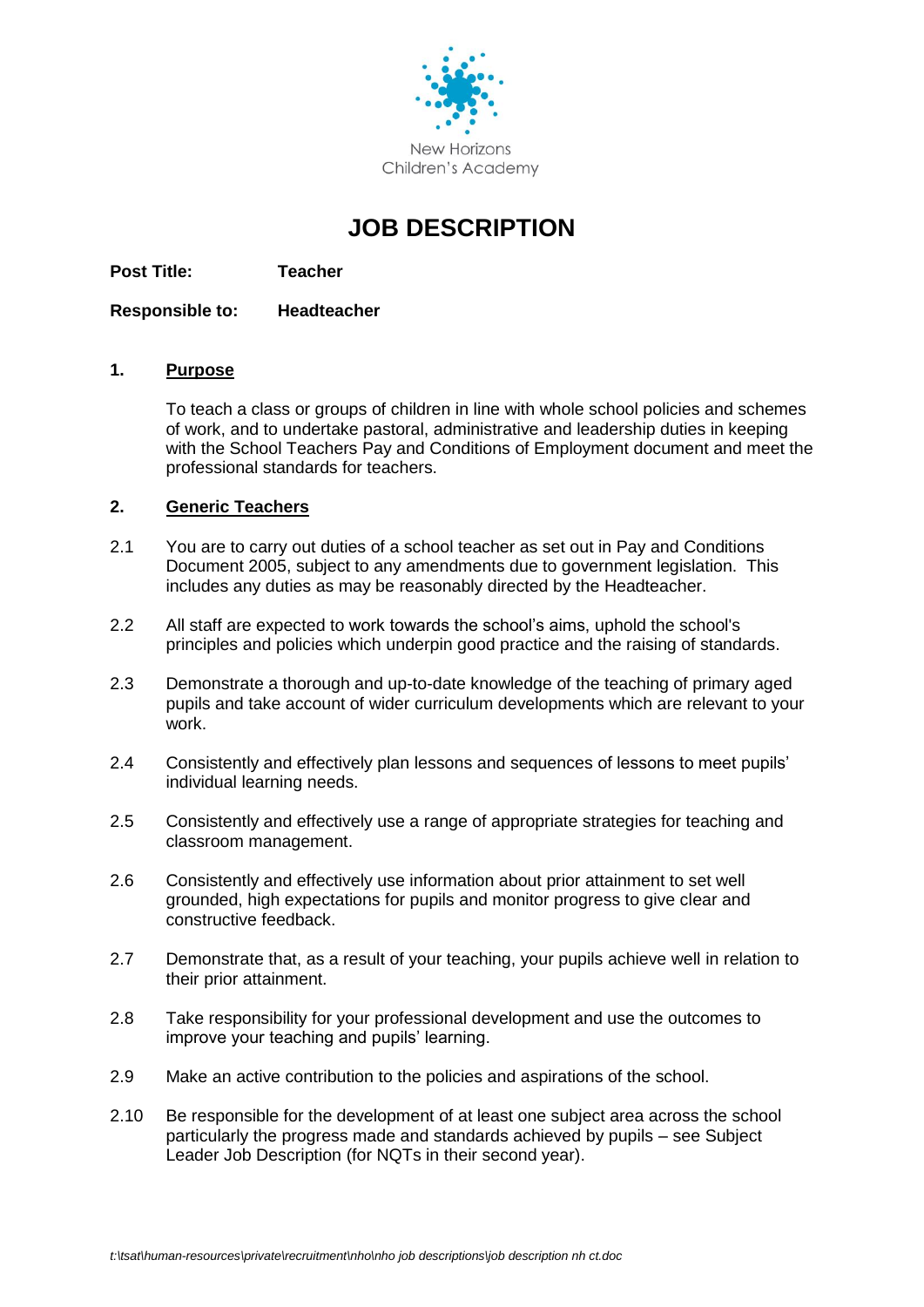## **3. Key Tasks**

## **TEACHING**

- 3.1 Contribute to planning meetings and whole school staff meetings.
- 3.2 Implement agreed plans and produce termly teaching forecasts.
- 3.3 Provide a differentiated, balanced, progressive, varied and stimulating curriculum in line with statutory and school requirements.
- 3.4 Assess, record and review pupils' achievement according to school policy and guidelines.
- 3.5 Attend parent/carer consultation sessions and report on individual pupil achievement and development.
- 3.6 Produce annual written reports for parents.
- 3.7 Ensure a well organised and structured learning environment with effective and stimulating displays and good access to resources, in line with the School's Learning Environment Policy.
- 3.8 Maintain good discipline of pupils in line with the schools Behaviour policy.
- 3.9 Keep abreast of trends and developments in education, especially those areas particularly relevant to the duties and responsibilities of the post.
- 3.10 Plan, supervise and appraise the work of support personnel assisting in the classroom.
- 3.11 Be aware and responsive to the medical, social, personal and specific learning needs of pupils and report to the Headteacher and others where there is cause for concern.
- 3.12 Use resources effectively and efficiently to promote pupil's learning.
- 3.13 Carry out supervision of pupils as detailed by the Headteacher.

## **Generic Duties relevant to all members of staff**

#### **1.1 The Trust**

The ethos of the Trust is included within the strapline "Transforming Life Chances". All staff are expected to be committed to this aim in everything they do.

It is expected that all staff work collaboratively as members of the Trust to share good practice, resources and ideas and realise the Trust's visions and aims. All staff should act with professional integrity at all times, following the "Code of Conduct".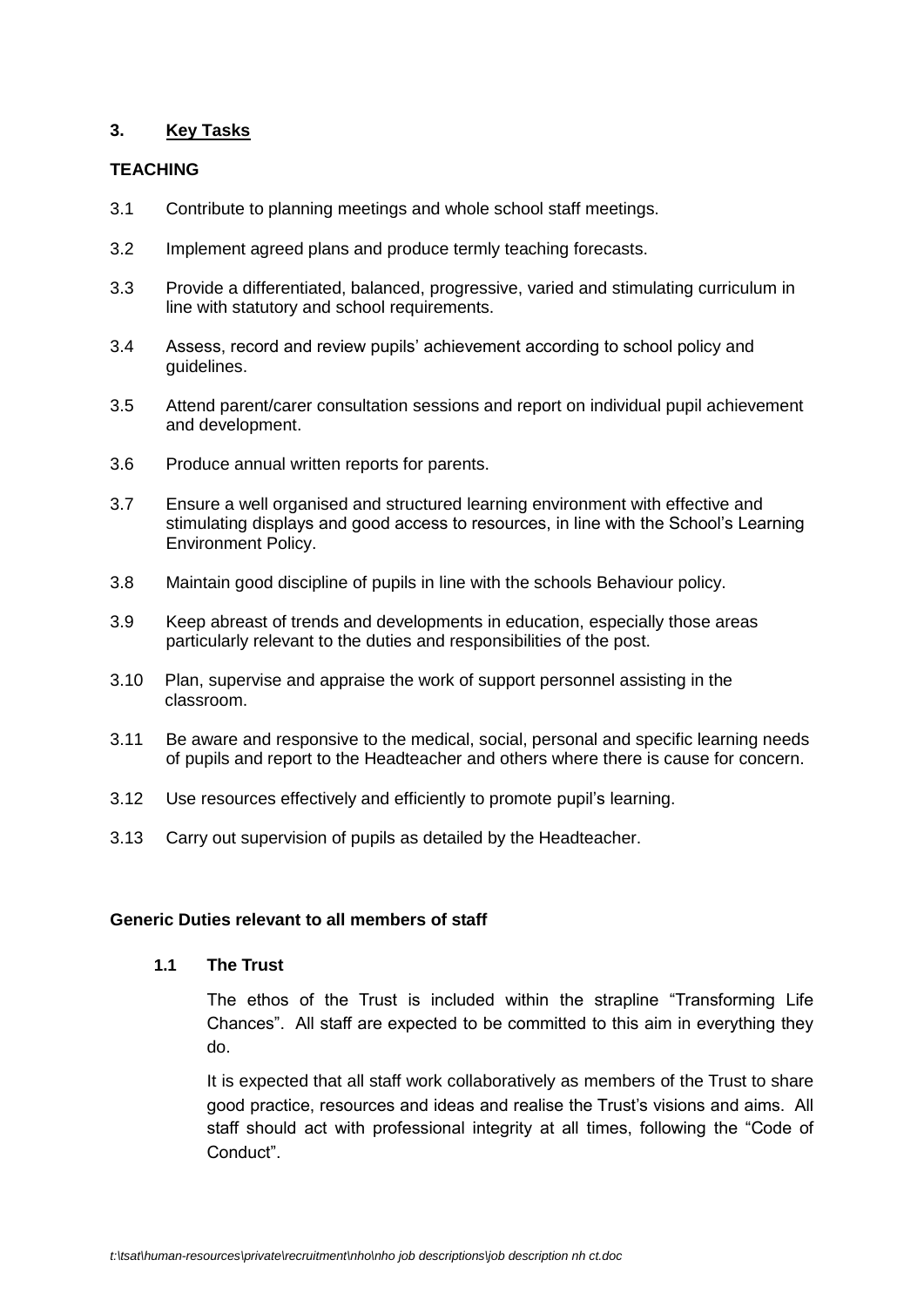Your role will be based at New Horizons Children's Academy. However you may be asked to work at any of the other academies within the Trust or partner schools and you should expect to travel between sites as required.

# **1.2 Teaching and Learning**

This is our core business and therefore it is an absolute priority. You are expected to support all teaching staff, irrespective of seniority, to ensure they concentrate on the core business. This may mean undertaking tasks outside of your area of responsibility where required.

## **1.3 ICT**

It is expected that all teaching and support staff follow the ICT Vision of the Trust.

All staff will be expected to utilise ICT and to improve communication and reduce paper use. Security procedures must be followed when using ICT systems.

All staff are expected to follow (and ensure students follow) the procedures as laid out in the Trust's Acceptable Use Policy. Staff are also expected to ensure that they follow Trust policies with regard to professional conduct when using ICT systems or Trust ICT equipment.

## **1.4 Health and Safety**

Employees are required to work in compliance with the Academy's Health & Safety Policies and under the Health and Safety At Work Act 1974 (as amended), ensuring the safety of all parties they come into contact with, such as members of the public, in premises or sites controlled by the Trust.

In order to ensure compliance, procedures should be observed at all times under the provision of safe systems of work through safe and health environments, including information, training and supervision necessary to accomplish those goals.

## **1.5 Safeguarding**

The Thinking Schools Academy Trust is committed to safeguarding and promoting the welfare of children and young people and all staff must ensure that the highest priority is given to following the guidance and regulations to safeguard children and young people. All staff are to have due regard for safeguarding and promoting the welfare of children and young people and to follow the child protection procedures adopted by the Thinking Schools Academy Trust. Any safeguarding or child protection issues **must** be acted upon immediately by informing the Designated Child Protection Officer.